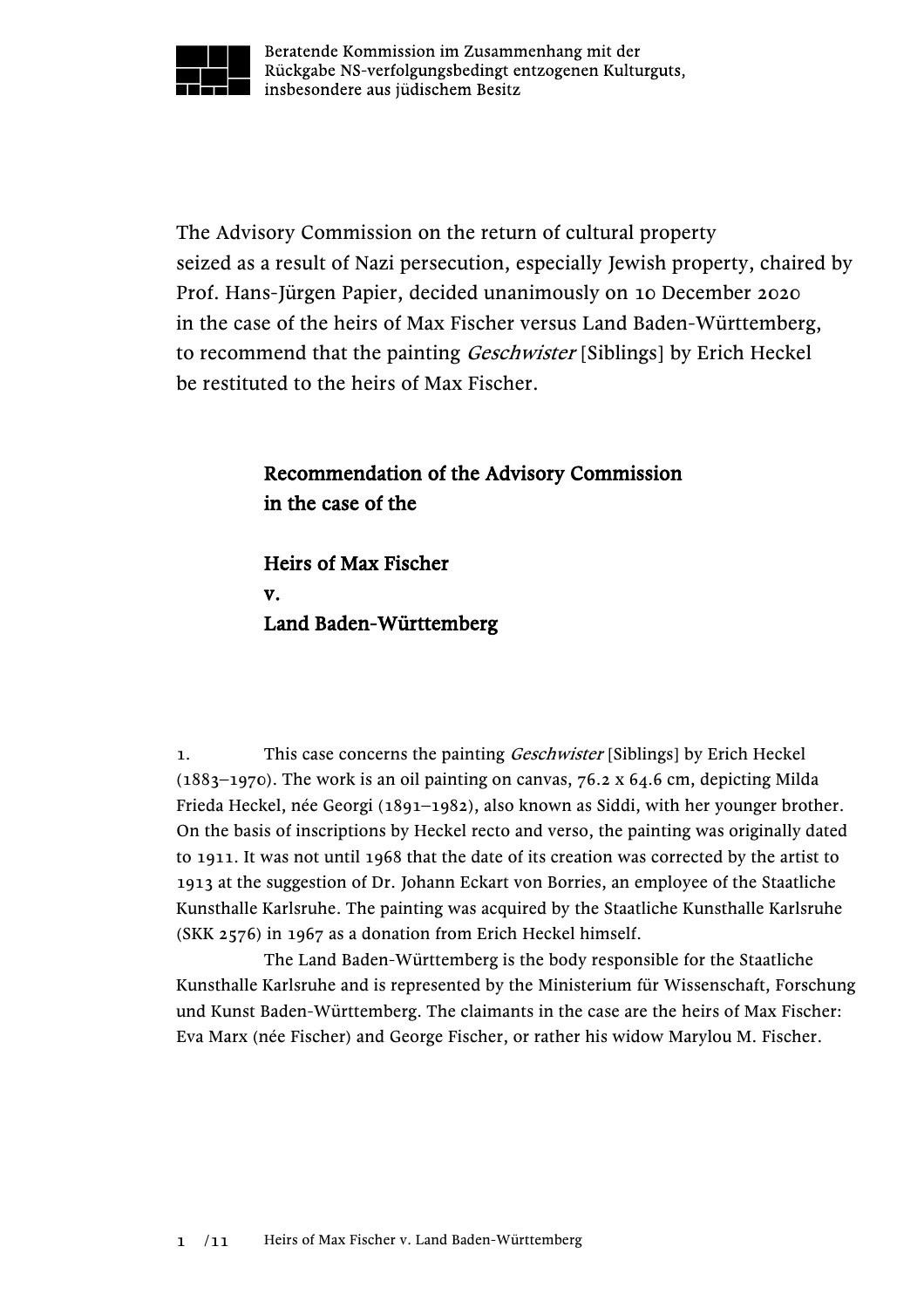

2. It is undisputed that Dr. Max Fischer (1893–1954) was persecuted during the National Socialist era, both individually and collectively. Fischer was the son of Ludwig Fischer (1860–1922) and Rosy Fischer, née Rosa Bertha Haas (1869–1926), a couple who had lived in Frankfurt am Main since 1899. Fischer, who held a doctorate in history, worked as a journalist and foreign correspondent for various newspapers and journals, and also for radio broadcasts. When the National Socialists came to power on 30 January 1933, Fischer's working circumstances changed as a result of his Jewish origins. The *Deutsche Allgemeine Zeitung* did not extend his contract, lectures that had already been confirmed were canceled, and he was excluded from the German editors' organization and the Berlin press association. According to his application for compensation for "Schaden im beruflichen Fortkommen" [damage to professional advancement] of July 1952, he suffered significant financial losses: His annual income in 1932 had been approximately 20,000 Reichsmark, but this had dropped to approximately 5,500 Reichsmark in 1933. In 1934 he made around 1,000 Reichsmark from freelance work as a writer, while in 1935 his earnings from these activities were only around 500 Reichsmark.

Max Fischer's living arrangements also changed after January 1933. While he was still resident at Waldemarstraße 54 in Berlin-Schlachtensee at the start of the year, by October 1934 he was living with Charlotte Wanzke (1904–1989) at Roscherstraße 17 in Berlin-Charlottenburg. Max Fischer left Berlin on 20 October 1935 and four days later boarded a ship in Hamburg. He sailed to New York on a tourist visa, arriving on 1 November 1935. He brought with him hotel vouchers for a week, 24 US dollar and very little luggage. As far as is known, he left his other possessions in the safekeeping of Charlotte Wanzke in Berlin, probably in an apartment at Ansbacher Straße 38 in Berlin-Schöneberg, where Wanzke resided from at least 1937 until 1944. Max Fischer was also officially registered at this address as of 1 April 1936, but both parties assume that he never set foot in the apartment. As from 1936, he sought to obtain permanent resident status in the United States and for this reason left the country for Canada. From there, he was able to emigrate to the United States on 8 October 1936. On 15 October 1936, his Reichsfluchtsteuer [Reich Flight Tax] was set at 9,733 Reichsmark plus surcharges. An account belonging to Max Fischer with more than 3,000 Reichsmark was impounded. The family was also forced to let go of real estate assets. Charlotte Wanzke was involved in managing some of Max Fischer's financial matters in Berlin until at least 1937, sometimes with the assistance of a lawyer. Max Fischer was deprived of his citizenship in 1941, and his assets became the property of the German Reich.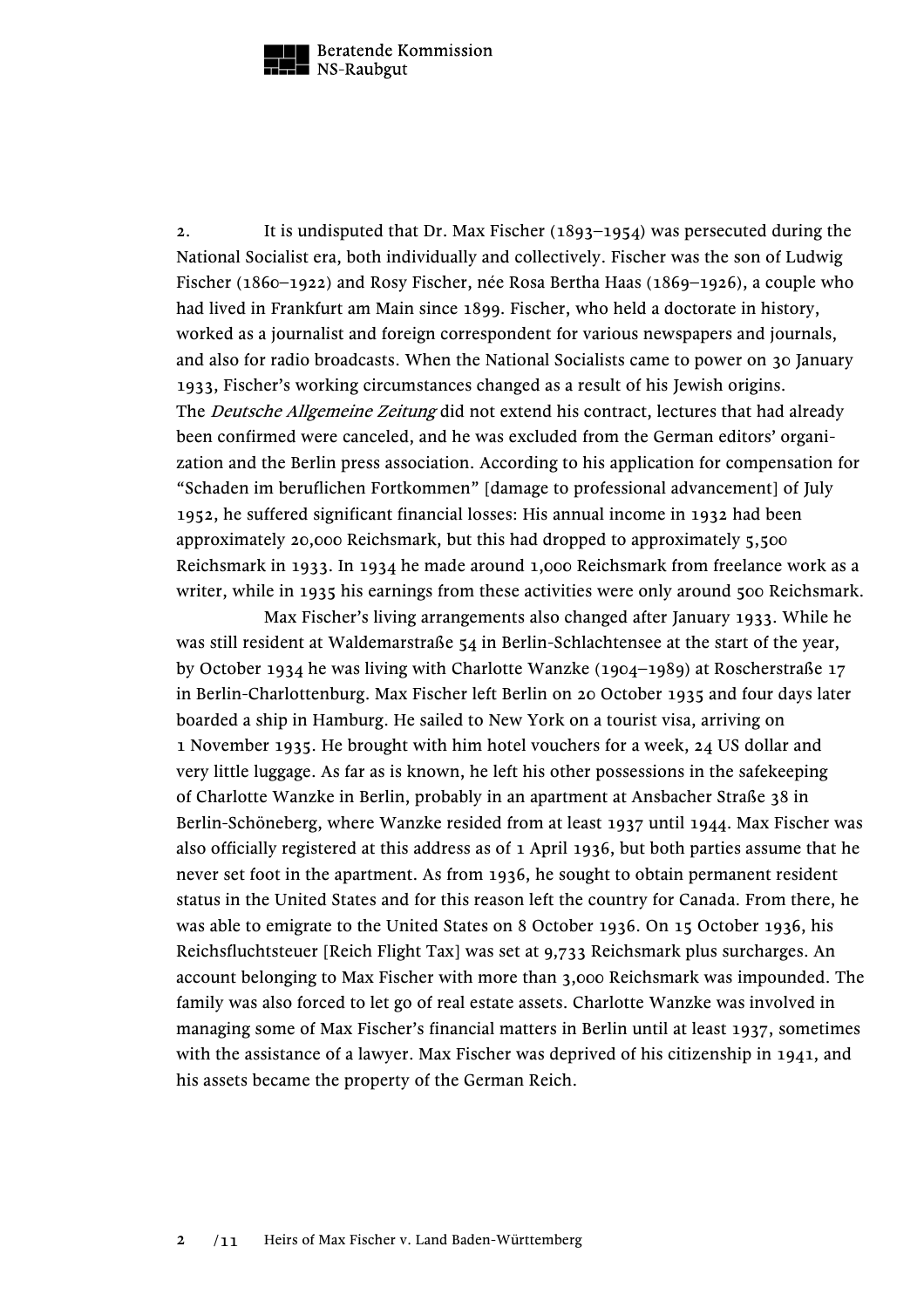

Max Fischer died of a heart attack on 21 May 1954, just before setting out on a ship to Germany, a journey he had been planning since at least March 1953. To finance the trip, he had asked the Entschädigungsamt Berlin to process the application he submitted in 1952 as a matter of priority and grant an advance payment. His younger brother Dr. Ernst Fischer (1896–1981) was his sole heir. Ernst Fischer was a physician with a professorial level teaching qualification and became a lecturer at the University of Frankfurt am Main in 1928. He was dismissed after the Gesetz zur Wiederherstellung des Berufsbeamtentums was passed in April 1933, and lost his authorization to teach the following year. Ernst Fischer fled to the United States in 1934 together with his wife Anne, née Rosenberg (1902–2008), and their two children George (1926–2020) and Eva (\*1932).

3. The painting *Geschwister* was owned by Ludwig and Rosy Fischer probably from 1917 onward, and at the latest from 1919. The couple, who lived in Frankfurt am Main, had begun to assemble an extensive art collection in 1905 and, from 1913 onward, they placed a special emphasis on works by the group of artists known as *Die Brücke*. The Fischer collection was one of the most important private collections of Expressionist art in Germany.

By the time Ludwig Fischer died on 25 April 1922, the collection contained around 500 works of art, including at least 89 paintings. In accordance with the wish set out in her joint will with her husband, Rosy Fischer sold a total of 24 paintings from their collection to the Städtisches Museum für Kunst und Kunstgewerbe in Halle in December 1924. The painting Geschwister was not part of the set of works sold and, accordingly, it remained in the ownership of Rosy Fischer. After her death on 27 February 1926, the couple's sons Max and Ernst inherited the artworks left in the collection on equal terms, according to information currently available, and they divided the works between them. Since then, it has been possible to identify 379 of the artworks from the Fischer estate, including *Geschwister*. Even though there is no known estate inventory or estate distribution list, both parties accept that Max Fischer had received the painting when the works were split between the heirs because he gave it to the Galerie Ferdinand Möller on consignment at the end of 1931.

Together with a further 17 works from the estate of Ludwig and Rosy Fischer, Geschwister is recorded on a list of works received on consignment from Dr. Fischer. This list from the Galerie Ferdinand Möller in Berlin is dated 11 November 1931. It has not been proven so far that the painting was shown in an exhibition, but Ferdinand Möller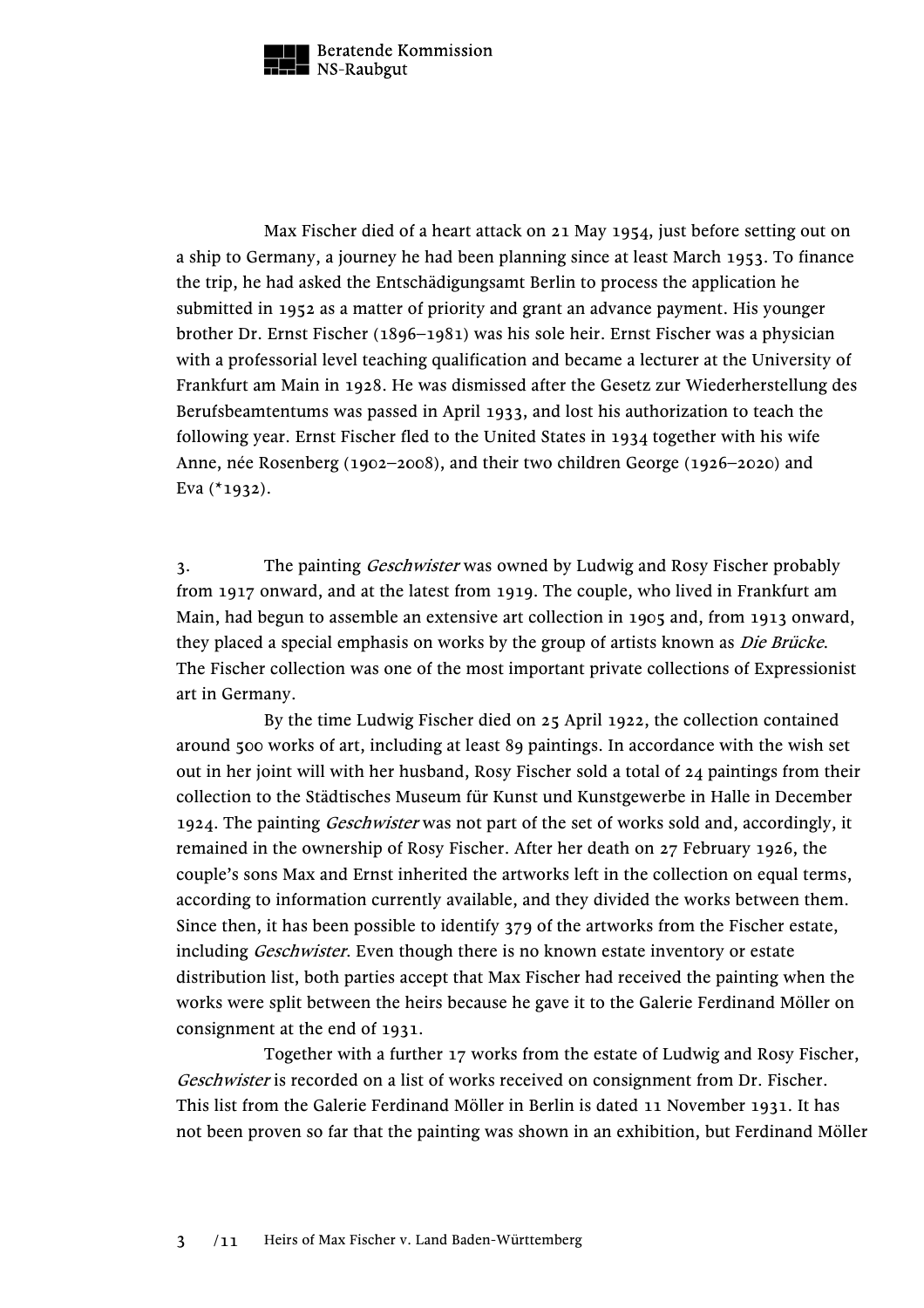

(1882–1956) did offer the artwork to three potential buyers in January 1933, as evidenced by one of the gallery's index cards for the estate. Because there is a handwritten note "zurück [return]  $5/134$ " for *Geschwister* on the consignment list, it is assumed by both parties that no sale took place and Ferdinand Möller gave the painting back to Max Fischer on 5 January 1934.

There is an – undated – list from Erich Heckel's wife Siddi headed "Nach dem Krieg aus den verschiedenen Depots zurück erhaltene Bilder" [Pictures received back from various storage sites after the war], on which "1912 Geschwister" is also mentioned. Thus, the parties believe that the painting was put into storage for security reasons by Erich Heckel before or during the war and it is said to have been located in the cellar of the residential building at Emser Straße 21 in Berlin-Wilmersdorf, which largely survived an air raid in January 1944. In March 1944, the artworks still at that location were taken to a safer place in the country. The parties therefore both assume that the painting Geschwister came into the possession of Erich Heckel at some unspecified point between January 1934 and before January 1944.

After 1945, Geschwister was shown for the first time in an exhibition in summer 1948. The exhibition catalog *Chronik KG Brücke* by the Kunsthalle Bern records it at no. 31 as "Besitz des Künstlers" [property of the artist]. In 1950, it was put up for sale for 3,000 Deutschmark at the Kunstverein Freiburg art association and the Städtische Kunsthalle Mannheim. It was exhibited at the XVI Biennale in Venice with the title Fratelli. No ownership information was provided in the catalog. A catalog for an exhibition organized in Münster in 1953 to mark Erich Heckel reaching his seventh decade lists the painting as "Privatbesitz" [privately owned].

The painting was also displayed at the *documenta I* exhibition in Kassel in summer 1955, lent via the Staatliche Kunsthalle Karlsruhe. After the exhibition, on 8 December 1955, the Kunsthalle officially acquired the painting as a long-term loan from Erich Heckel, and also continued to send it out repeatedly for exhibition purposes. After the painting was presented at the Württembergischer Kunstverein in Stuttgart, it went to Erich and Siddi Heckel in Hemmenhofen. The 1956 publication Die Künstlergemeinschaft Brücke by Lothar-Günther Buchheim mentions "Frau Siddi Heckel, Hemmenhofen" as the provenance of *Geschwister* in its list of illustrations. Prior to August 1958, Erich Heckel loaned the painting to the Hessisches Landesmuseum Darmstadt, until it once again went to the Staatliche Kunsthalle Karlsruhe in June 1963 as a loan from the artist. In 1967, Geschwister was part of a donation agreement between Erich Heckel and the Staatliche Kunsthalle Karlsruhe.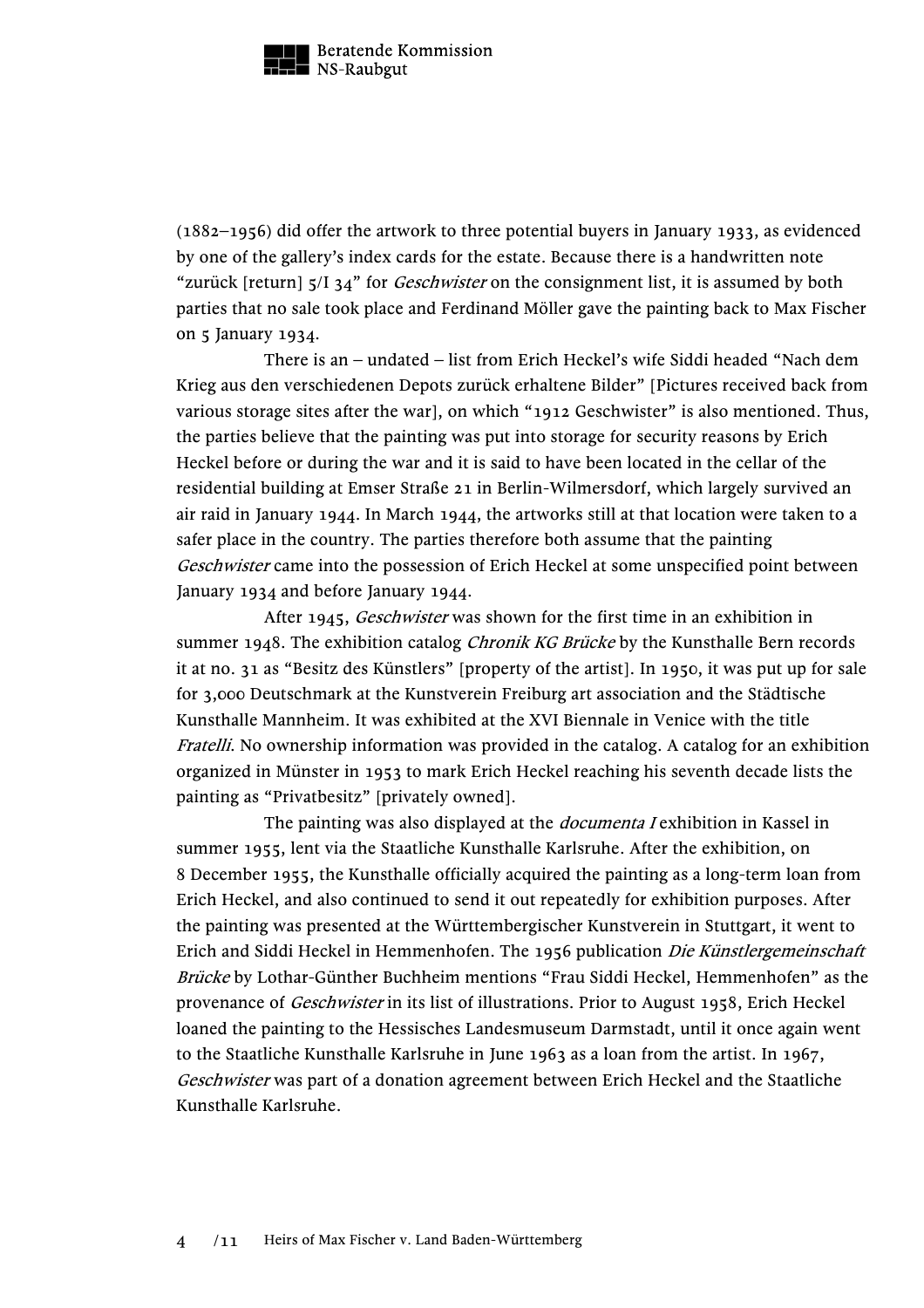

4. The parties are in agreement that Max Fischer was the owner of the painting until at least January 1934 and that Erich Heckel acquired *Geschwister* at an unspecified point before January 1944.

a) The Land Baden-Württemberg argues that a legal transaction must have taken place between Max Fischer and Erich Heckel in which it was highly probable that a fair purchase price was paid. Max Fischer could have freely disposed of this. Furthermore, the repurchase of the painting *Geschwister* would have happened even without National Socialist rule; after all, Fischer had already given the artwork on consignment in 1931. The presumed sale is therefore not considered as confiscation as the result of Nazi persecution.

Since it can be demonstrated that Max Fischer tried to sell the painting from November 1931 onward via the Galerie Ferdinand Möller but received it back from Ferdinand Möller in January 1934 after efforts to sell it were unsuccessful, the Land Baden-Württemberg argues that the most probable course of events is that Max Fischer subsequently sold the artwork to Erich Heckel. As early as 1924, Erich Heckel had expressed an interest to Rosy Fischer in buying back the painting. This is indicated in a letter of recommendation from Dr. Max Sauerlandt (1880–1934) which he composed prior to the purchase of 24 paintings from the Fischer collection by the Städtisches Museum für Kunst und Kunstgewerbe in Halle. Since Erich Heckel was represented by the Galerie Ferdinand Möller, it can be assumed that Möller informed him of the failed attempts to broker a sale and the subsequent return of the painting, meaning that Heckel could have approached Fischer with his request to repurchase the artwork. The painting had a strong presence on the national and international exhibition scene after 1945. However, no member of the Fischer family claimed it back. This can only be interpreted as a tacit admission that the sale had taken place under normal conditions. Furthermore, Erich Heckel's personal ties to the Fischer family would support an acquisition at a fair price and the option to freely dispose of this. Alternative scenarios are not documented and are also highly unlikely, since they would not explain how the painting came into Heckel's possession.

b) Max Fischer's heirs, however, consider other courses of events to be no less likely. In several letters, relatives and friends of Max Fischer had reported on his claims of how his property was seized, stolen or lost. Although expressed in a simple manner of speaking, this supports the assumption of an involuntary confiscation of assets. Confiscation, loss as a result of fleeing the country, or a sale by Charlotte Wanzke or a third party with or without Max Fischer's knowledge are therefore equally possible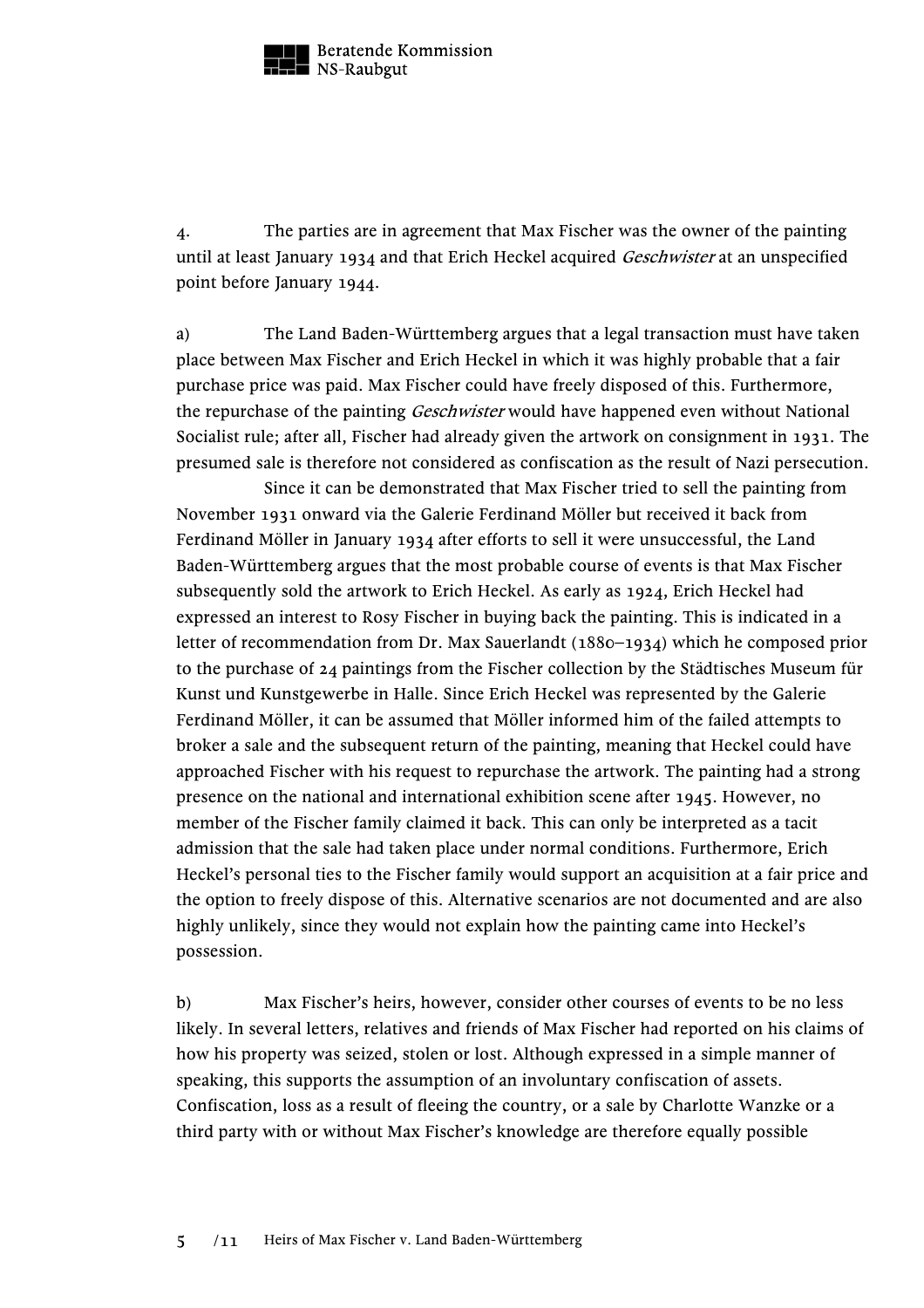

courses of events. It should be borne in mind that there is no evidence of a legal transaction between Max Fischer and Erich Heckel – let alone the specific circumstances – meaning that confiscation as the result of Nazi persecution has to be assumed.

Erich Heckel's interest in buying back his early work, as mentioned by Max Sauerlandt in 1924, cannot necessarily be attributed to 1934 and explicitly to the painting Geschwister. There is no obvious reason why Heckel did not act on his alleged intentions to repurchase the artwork during the intervening years. Furthermore, there is no evidence that Max Fischer and Erich Heckel were personally acquainted at the time in question. The presented hypothesis of a legally transacted transfer from Max Fischer to Erich Heckel by October 1935 therefore remains speculative. However, the inability to clarify the circumstances of the case should not be to the detriment of the heirs. Likewise, the fact that neither Max nor subsequently Ernst Fischer sought the return of the painting Geschwister after 1945 does not invalidate the current restitution claim.

5. The Advisory Commission believes that the painting *Geschwister* by Erich Heckel should be restituted to the claimants. It could not be established when and under what conditions Erich Heckel came into possession of the painting or even obtained ownership of it between January 1934 and January 1944. The assertion by the Land Baden-Württemberg that a legal transaction on fair terms between Max Fischer and Erich Heckel is the only conceivable option is neither convincing nor designated a "typical course of events" in line with the *Guidelines for implementing the Statement by the* Federal Government, the Länder and the national associations of local authorities on the tracing and return of Nazi-confiscated art, especially Jewish property, of December 1999 (New edition 2019) (hereinafter: Guidelines).

a) Erich Heckel's interest in repurchasing the painting, as cited by the Land Baden-Württemberg, which was mentioned by Max Sauerlandt in a letter dated 7 December 1924 addressed to Felix Weise (1876–1961) and the mayor of Halle Dr. Richard Robert Rive (1864–1947), cannot, in the Commission's view, be used as a meaningful indication of a legal transaction involving the painting *Geschwister* in 1934. Max Sauerlandt, who acted as mediator between Rosy Fischer and the Museum für Kunst und Kunstgewerbe in Halle – where he had been director until 1919 – composed the multi-page letter in order to dispel any concerns about the purchase. In the letter, he underlined the importance of acquiring the works from the Fischer collection for Halle's position as a gallery of living art and called it a "truly vital matter" for the future of the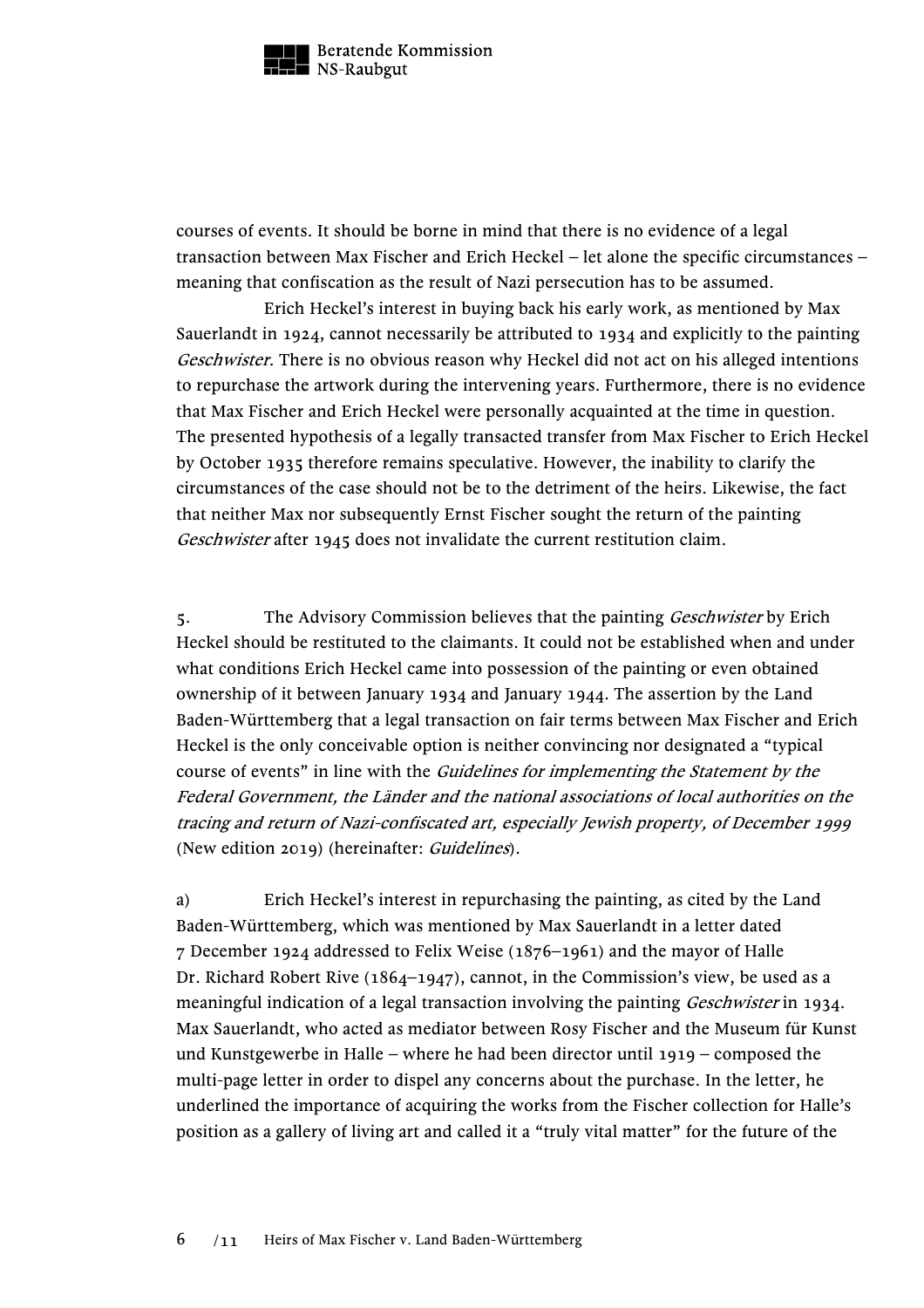

museum. Sauerlandt justified the price demanded by Rosy Fischer – which was perceived as high by Halle – by explaining that there was a supply shortage of paintings from the early phase of Expressionism on the open market, while at the same time, demand was on the rise. Even the artists themselves, such as Emil Nolde and Ernst Ludwig Kirchner, bought back their own artworks. Erich Heckel, too, had asked Rosy Fischer to grant him the right of repurchase for his painting if she were to sell her collection. But because the collection was going to be transferred to a museum, Rosy Fischer rejected the request. The mentioning of the fact that Heckel was interested in buying back his paintings must be interpreted in the context of Sauerlandt's general mediation efforts. It also served strategic purposes, namely the justification of what was a high price from a buyer's perspective.

Heckel himself did not make a corresponding request to members of the Fischer family, neither in general nor with regard to the painting *Geschwister*. In a personal letter from Erich Heckel to Rosy Fischer dated 29 December 1924, the artist said he was pleased about the successful sale to Halle, but expressed no interest in his early works, in particular *Geschwister*, which was not among the works being sold to Halle and thus would still have been available for negotiations. Furthermore, it is not apparent why Heckel supposedly exercised his alleged interest in a repurchase ten years later on. There are no known other repurchases by Heckel in the 1920s and 1930s of paintings from his early years, which could have added weight to the presumption of a repurchase of Geschwister.

b) The list of 11 November 1931 proves that Max Fischer gave the painting to the Galerie Ferdinand Möller on consignment, so at least at this point there was an interest in selling. However, as the Land Baden-Württemberg itself points out, the handwritten note on the consignment list which says "zurück [return] 5/I 34" for *Geschwister* need not necessarily mean a return to the owner and thus to Max Fischer, but also opens up other possible interpretations. It is also conceivable that this documented the return of a consignment on approval. The correspondence between Ferdinand Möller and Max Fischer, of which only parts are preserved in the gallery's estate, at least shows that the business relationship was still ongoing in January 1934, and an exchange of works took place until at least 1935. The Commission therefore finds it difficult to understand why the painting may have come to Erich Heckel from Max Fischer alone, and could not just as likely have reached the artist or the art market again via a third party, such as Ferdinand Möller or Charlotte Wanzke. Charlotte Wanzke was in contact with the Fischer family and their lawyer Dr. Hermann E. Simon until at least 1937, as she was involved in the family's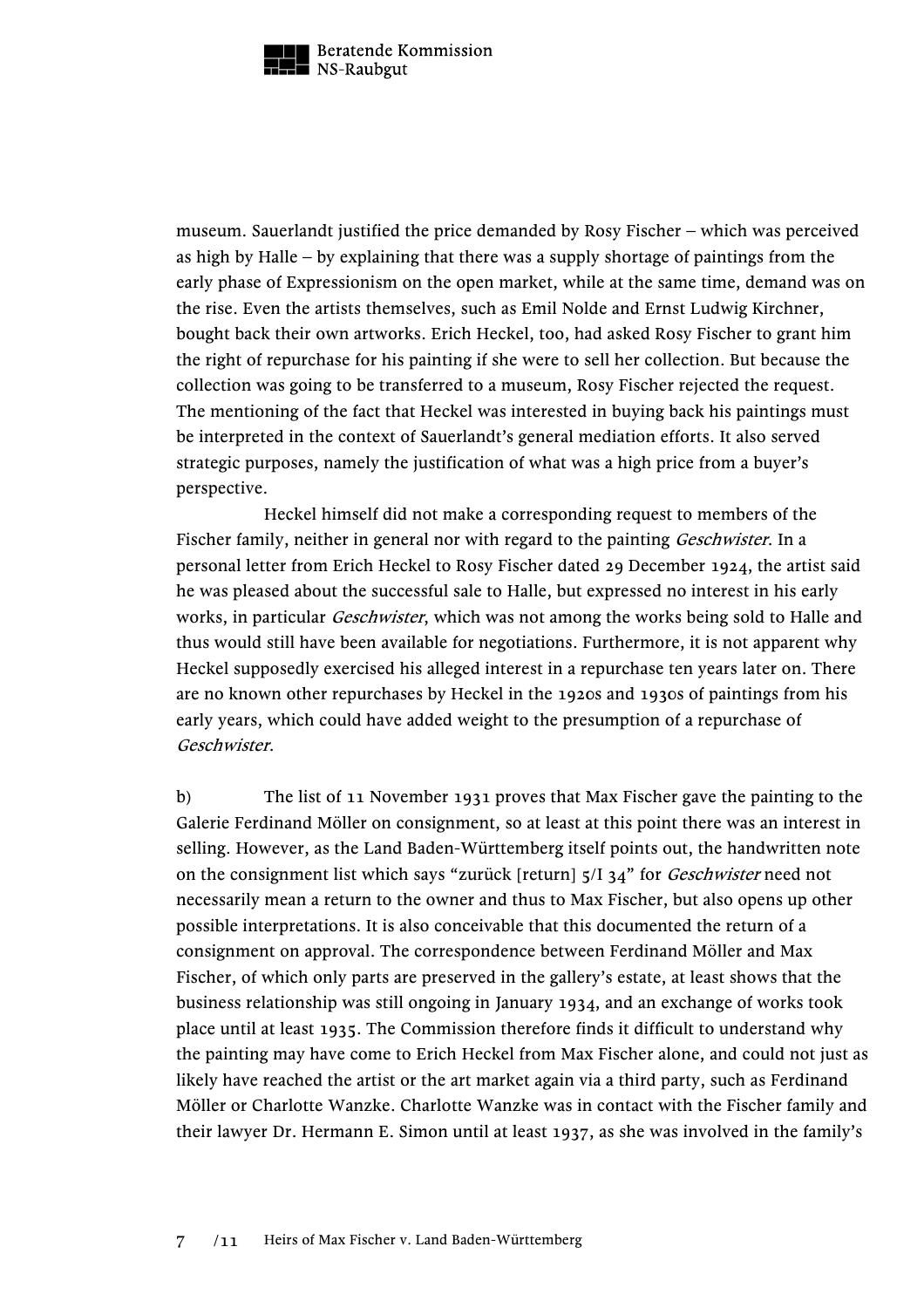

affairs to arrange the final emigration and clearly took care of the property left behind in Germany by Max Fischer. In 1938, Dr. Kurt Feldhäusser (1905–1945) acquired two paintings by Ernst Ludwig Kirchner: Bei Grünau; Sandhügel am Engadin [By Grünau; Sand Hills in the Engadine] (1917/1918) and *Taunusstraße*; Autostraße im Taunus [Taunus Road] (1916). Consequently, works that had been given on a commission basis to the Galerie Ferdinand Möller by Max Fischer in November 1931 were traded on the German market even after he emigrated. Ultimately, the close relationship between Erich Heckel and the Galerie Ferdinand Möller increases the plausibility of alternative scenarios. It is hard to believe that a painting that Heckel had supposedly been seeking to buy back since 1924 was first offered on the art market by Möller, only for it then to be given back to the owner for him to sell to Heckel. Less improbable, although likewise not documented, is a transfer of ownership from Möller directly to Heckel.

It thus remains unclear how and when Heckel came into possession of the artwork, sometime between January 1934 and January 1944. Knowledge of it formerly belonging to the Ludwig and Rosy Fischer collection and to the property of Max Fischer was gradually lost. Because the provenance "Fischer" was no longer mentioned after 1945, it was only through research for the 1990 exhibition entitled Expressionismus und Exil. Die Sammlung Ludwig und Rosy Fischer at the newly established Jüdisches Museum in Frankfurt am Main that the painting *Geschwister* from the Ludwig and Rosy Fischer collection was successfully identified as the work located in the Staatliche Kunsthalle Karlsruhe. In this context, it was surmised for the first time that Erich Heckel could have bought back the painting from Max Fischer, but the administrator of Heckel's estate declared this to be "speculation" at the time.

c) In the view of the Commission, the fact that the art collection, and explicitly the painting *Geschwister*, was not claimed back after 1945 cannot be taken as a tacit admission that the transfer of ownership was based on a proper legal transaction. Also, the fact that the painting did not play a role in Max Fischer's compensation proceedings only has a very limited indicative effect, in the Commission's opinion.

When Max Fischer died in 1954, his brother Ernst, as sole heir, carried on the compensation proceedings that Max had already initiated. According to the Bundesentschädigungsgesetz in force, the destruction, defacement, abandonment for plundering, or the abandonment of property were offenses for which compensation was liable to be paid (§§ 18, 20; later § 51). Ernst Fischer was not able to prove any of these. To be able to make statements in particular on whether Max Fischer had abandoned his collection in the sense that meant compensation was obliged to be paid, Ernst Fischer would have had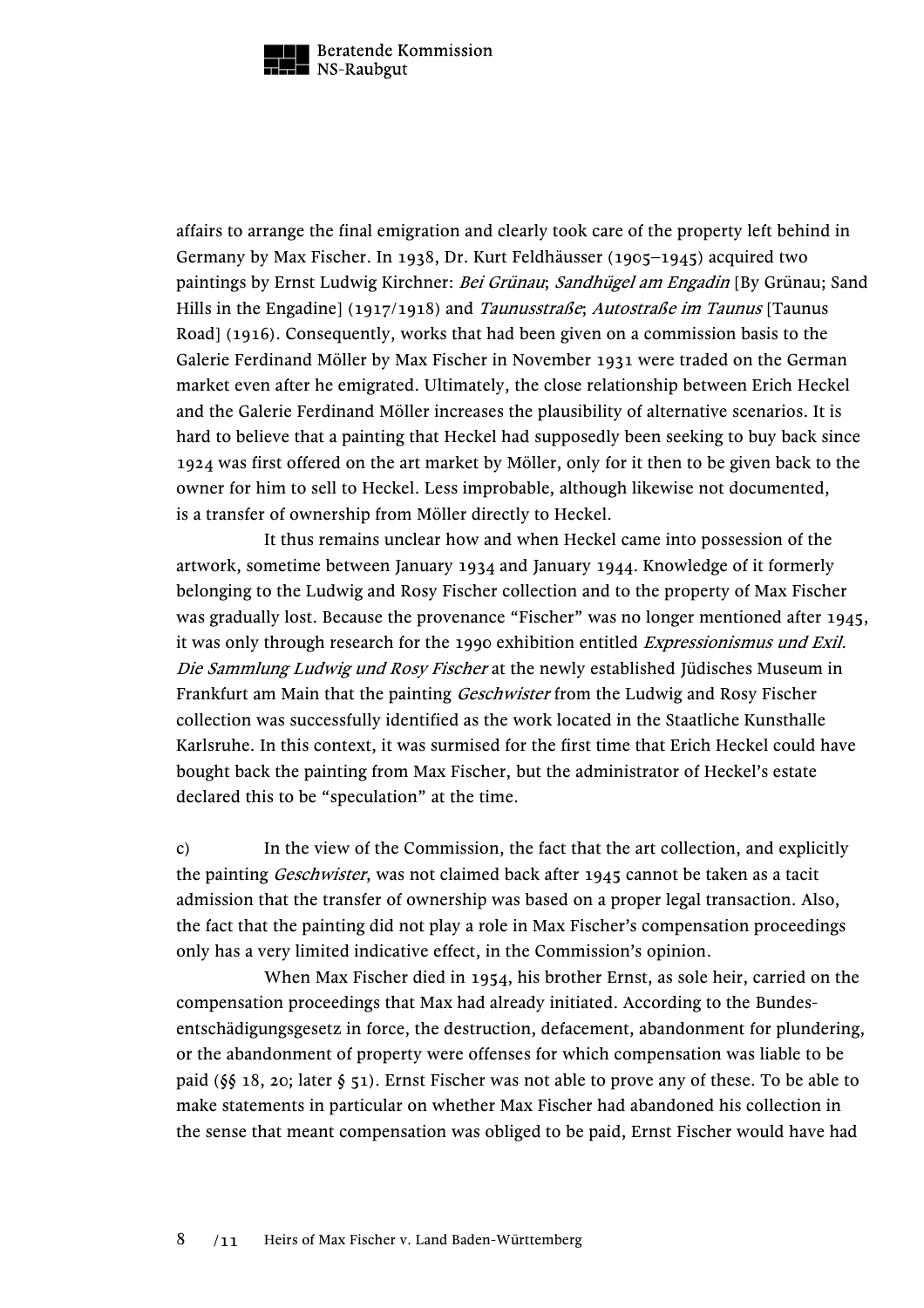

to provide information not only on the exact inventory of the collection but also on the relationship between Max Fischer and Charlotte Wanzke. However, Ernst Fischer had fled to the US in 1934 and therefore, at the relevant time, had not lived in Germany for a long period. Just because he was not able to make any conclusive statements in this regard, it does not mean that he would not have disputed the loss.

Furthermore, it cannot be assumed that a corresponding submission would have been a success. The option of abandonment was fulfilled if the person concerned had given up his belongings without entrusting them to the care or custody of a third party, meaning that access by third parties was uncontrollable; this was the case particularly in the event of hasty departures (Blessin-Wilden, BEG, 1957, § 51 Rn. 16; van Dam-Loos, BEG, 1957,  $\S$  51 7. b). The limited scope of the compensation proceedings therefore does not suggest an increased likelihood of a sale to Erich Heckel, as retention in the Galerie Ferdinand Möller or sale by Charlotte Wanzke also would not have led to entitlement to compensation according to the Bundesentschädigungsgesetz.

Ernst Fischer repeatedly addressed the issue of the loss of his brother's collection in a cursory way, but details of the fate of individual artworks appear to have been unknown or are subject to confusion. In addition to conceivable sales prior to Max Fischer's emigration, Ernst Fischer questioned the disappearance and the confiscation of artworks from the Berlin apartment in which Charlotte Wanzke resided until at least 1944. The fact that hope for clarification existed until 1989 is evidenced by the interest of the Stiftung Neue Synagoge Berlin – Centrum Judaicum in Wanzke's estate. This was taken over as it was thought to include documents belonging to Max Fischer of "cultural, historical and museological value". Apart from empty envelopes addressed to Charlotte Wanzke from Max Fischer from around 1949/1950 and an undated personal attempt at contact by Ernst Fischer, no documents from the Fischer family have been preserved, however. The estate thus does not provide any clues as to the fate of the artworks remaining in Germany, nor any information about the development of the relationship between Max Fischer and Charlotte Wanzke after 1937.

d) As a result, this means: In the case of a loss resulting from a legal transaction, the presumption of confiscation as the result of Nazi persecution is disprovable. But, according to the *Guidelines*, a fair purchase price and the option of free disposal must be demonstrated. In the present case, however, neither a legal transaction nor indeed a transfer of ownership to Erich Heckel can be demonstrated. In light of the above, the Land Baden-Württemberg failed to cast doubt on the statutory presumption. By referring to its hypothesis as a "typical course of events" and by expecting a refutation from the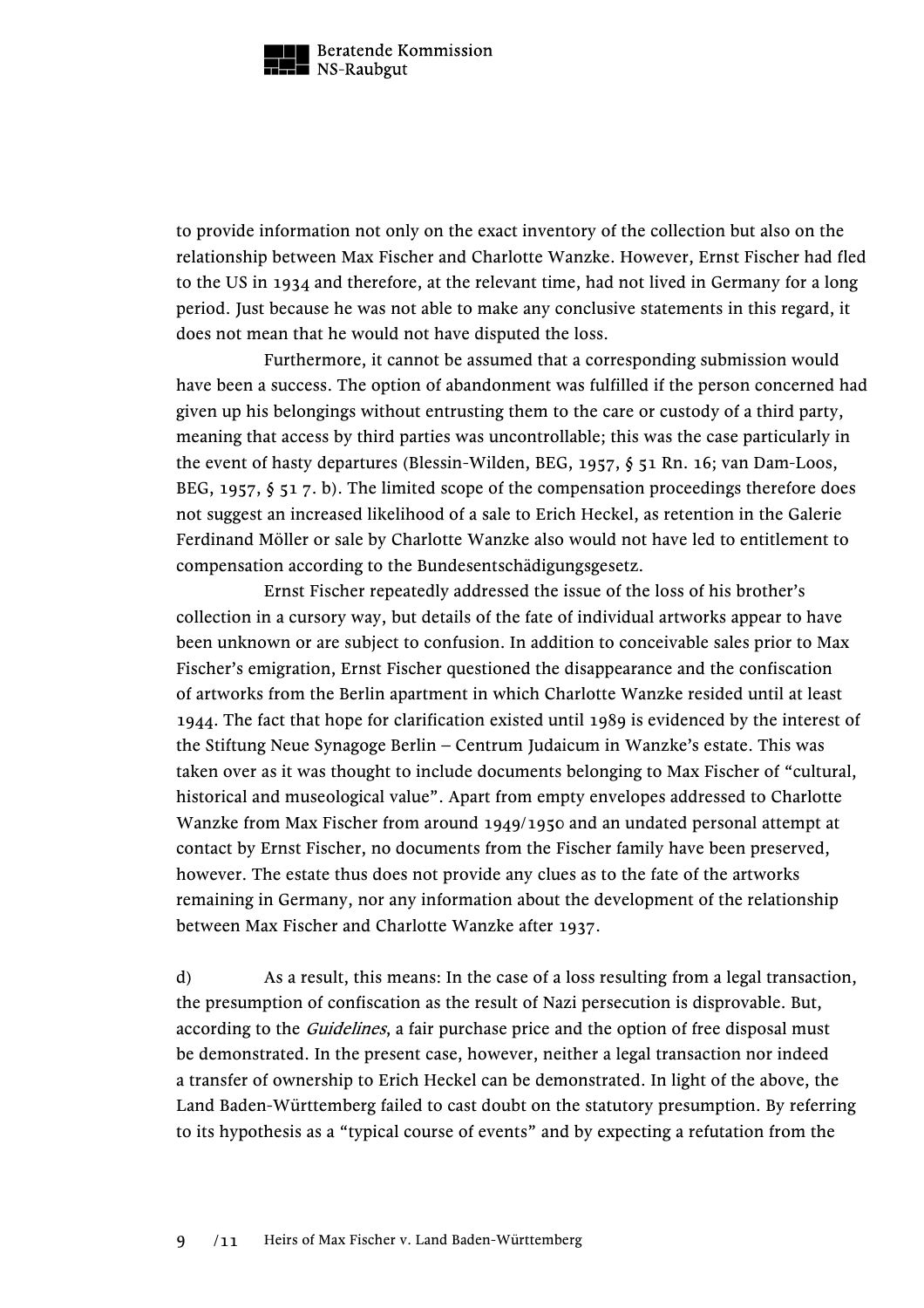

claimant, the Land Baden-Württemberg is demanding a reversal of the rules set out in the Guidelines for verifying whether a work of art was confiscated as a result of Nazi persecution. The Commission is not able to pursue this.

6. The provenance of the painting *Geschwister* is unique in that, at the end of the National Socialist regime, the artwork was once again with the artist himself. Parts of the artist's creative output were proscribed for reasons of propaganda during the National Socialist era. However, the Commission considers it inappropriate to conclude from the defamation of such artworks as "degenerate" that no confiscation as the result of Nazi persecution took place. Moreover, the Commission emphasizes that the Fischer family was also affected by the "Degenerate Art" campaign in a particular way. For instance, Ludwig and Rosy Fischer's explicit wish to entrust a set of works from their collection to a museum on a permanent basis and thus make it accessible to the public was thwarted by National Socialist art policy. Instead of being appreciated and cared for, a large proportion of the paintings given to the Museum für Kunst und Kunstgewerbe in Halle in 1924 were denounced as "cultural Bolshevism" in a so-called "chamber of horrors" from 1935 onwards, before at least 19 of the paintings from the Fischer collection were confiscated in Halle in 1937 by the Reichsministerium für Volksaufklärung und Propaganda as part of the "Degenerate Art" campaign and sold for the benefit of the German Reich. The annuity payments to Max and Ernst Fischer that had been arranged in 1924 went into a blocked account from 1936 onwards and were prematurely discontinued in 1938. As justification, the city of Halle referred to the status of the artworks as "degenerate". Measures taken by the Fischer family against this practice and the sale of the confiscated works were unsuccessful.

The Fischer couple's accomplishments remained unmentioned even after 1945, and it was only in 1990 with the above-mentioned exhibition Expressionismus und Exil. Die Sammlung Ludwig und Rosy Fischer that they were remembered and appreciated. The fate of the part of the art collection that remained in Germany is still largely unknown, however. By contrast, important parts of the collection of Ernst and Anne Fischer were saved when they were taken to the United States. The Ludwig and Rosy Fischer Collection was given to the Virginia Museum of Fine Arts in Richmond in 2009 and thus made accessible to the wider public and to research. The announcement by the heirs of Max Fischer that, in the event of a restitution, Erich Heckel's painting Geschwister would also be donated to the Virginia Museum of Fine Arts and thus permanently united with the collection of their grandparents, Ludwig and Rosy Fischer,